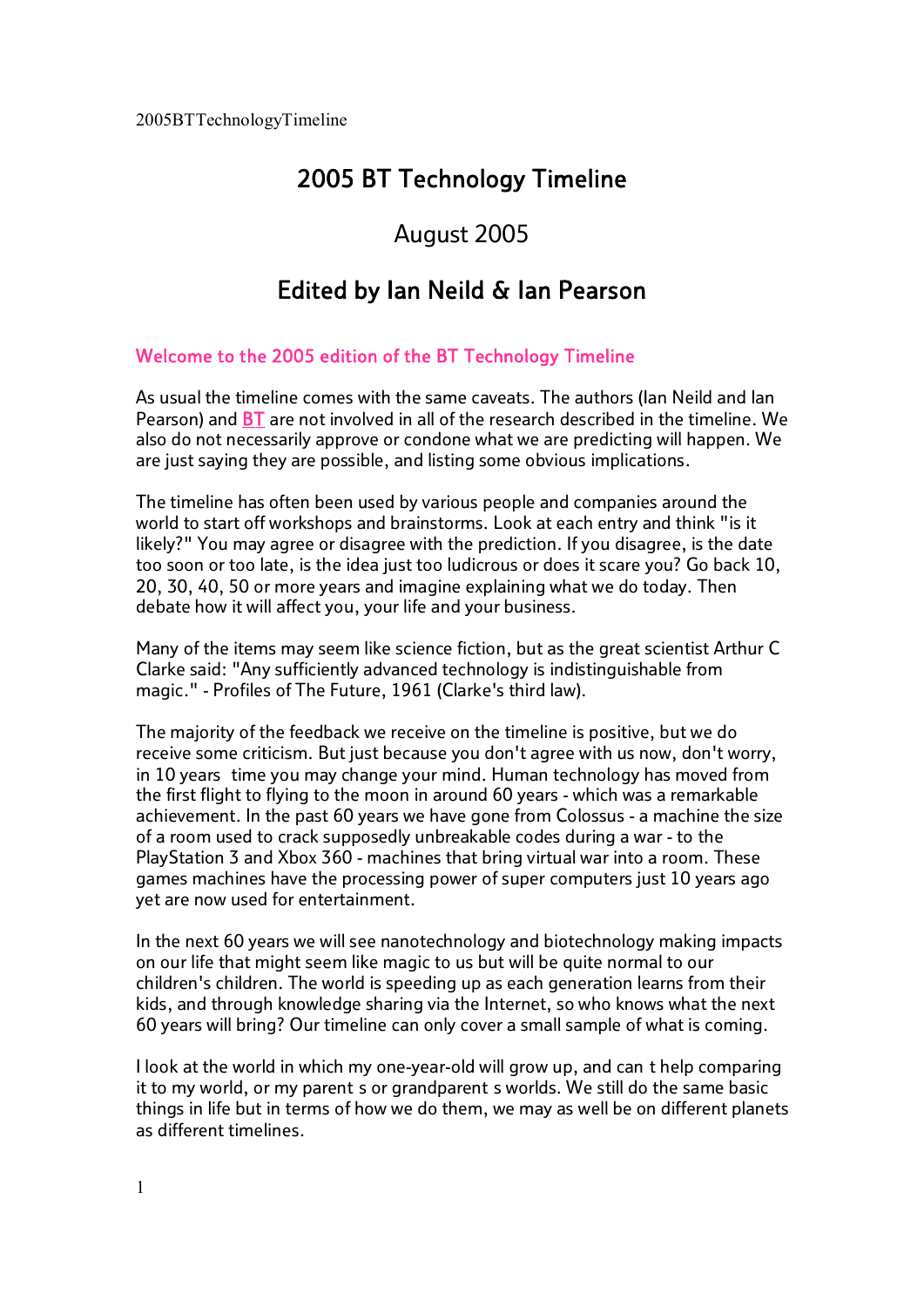The sources for the timeline include the preceding BT technology timeline, the web, magazines, chats with world experts and from interesting newsletters such as the Harrow report and Peter Cochrane

The future comes to us all at 60 minutes an hour but the timeline allows us to look a bit further up the road and see what could be happening. It is up to you decide what to do about it, or even to ignore it, but we certainly hope you will enjoy thinking about the future and the impact it will have on you in work, life and play.

Ian Neild ian.neild@btopenworld.com

| ARTIFICIAL INTELLIGENCE & ARTIFICIAL LIFE               | 3  |    |
|---------------------------------------------------------|----|----|
| BIOTECHNOLOGY, HEALTH & MEDICAL                         | 4  |    |
| BUSINESS & EDUCATION                                    |    | 5  |
| DEMOGRAPHICS                                            |    | 6  |
|                                                         |    | 6  |
| ENVIRONMENT & COUNTRYSIDE                               |    |    |
| HOME AND OFFICE INFRASTRIUCTURE                         |    |    |
| LIFE & LEISURE IN A CYBERSPACE WORLD                    |    | 8  |
| MACHINE INPUT/OUTPUT                                    |    | 9  |
| <b>MATERIALS &amp; ELECTRONIC DEVICES</b>               | 9  |    |
| PROCESSING, MEMORY AND STORAGE                          | 10 |    |
|                                                         |    | 10 |
| SECURITY, MILITARY, LAW                                 |    | 11 |
| SHOPPING & MONEY                                        |    | 12 |
|                                                         |    | 12 |
| TELECOMMUNICATIONS                                      |    | 12 |
| TRANSPORT & TRAVEL                                      |    | 13 |
| WEARABLE TECHNOLOGY                                     |    | 13 |
| ADDENDUM: WILD CARDS (THAT COULD HAPPEN ALMOST ANYTIME) |    | 14 |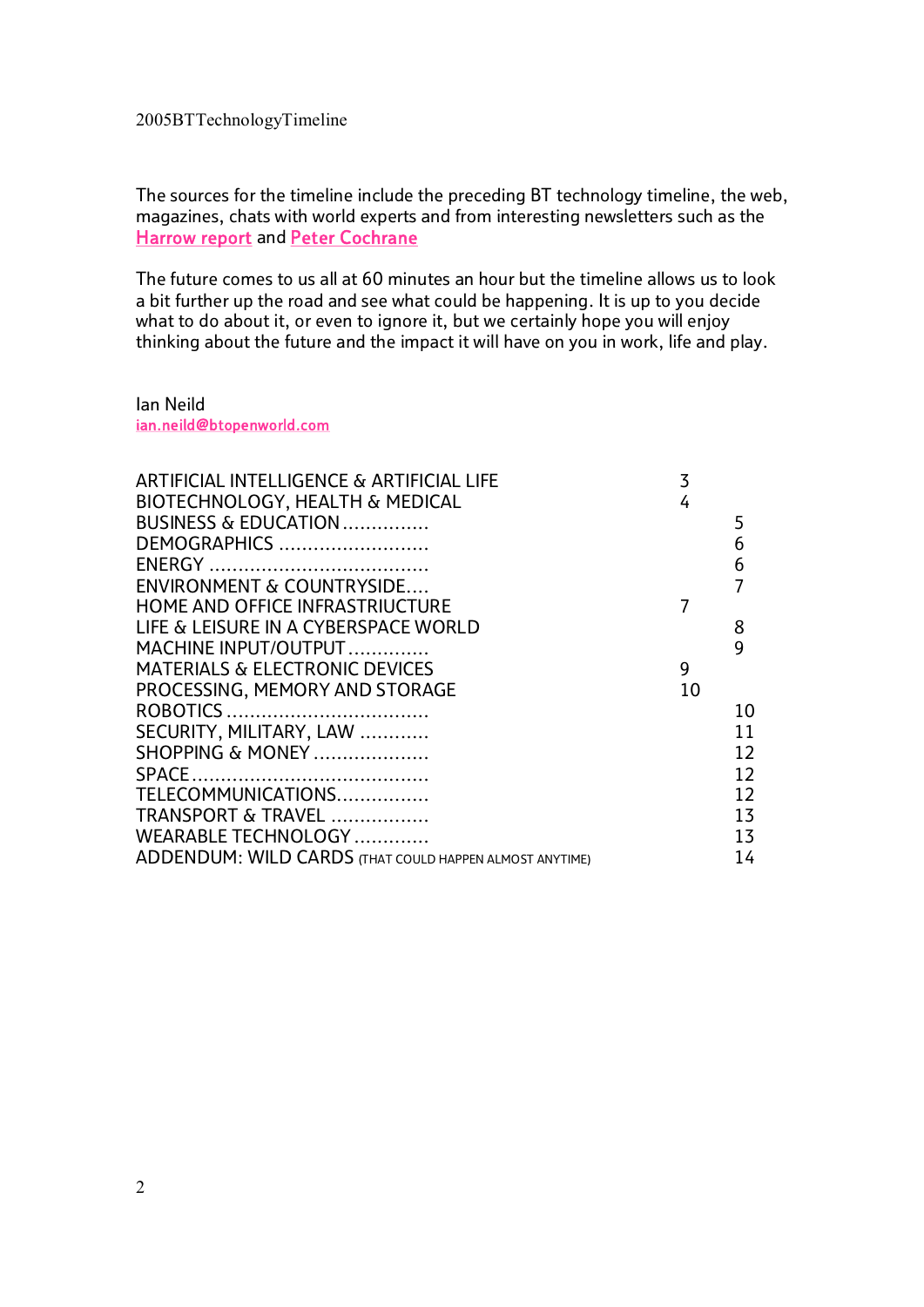## ARTIFICIAL INTELLIGENCE & ARTIFICIAL LIFE

| Synthetic voices pop band gets in top 20                                                                          | 2006-2010              |
|-------------------------------------------------------------------------------------------------------------------|------------------------|
| Emotionally responsive toys and robots                                                                            | 2006-2010              |
| Odour and flavour sensors comparable to dog                                                                       | 2006-2010              |
| Virus aimed at toys released                                                                                      | 2006-2010              |
| Computer agent personal shoppers                                                                                  | 2006-2010              |
| Toys with network based intelligence                                                                              | 2006-2010              |
| Al chatbots indistinguishable from people by 95 % of population<br>First artificial electronic life               | 2006-2010<br>2006-2010 |
| First species brought back from extinction                                                                        | 2006-2010              |
| Domestic appliances with personality                                                                              | 2006-2010              |
| Al pop group gets top 10 hit                                                                                      | 2006-2010              |
| Al Entity passes GCSE                                                                                             | 2008-2012              |
| Al used as classroom assistants                                                                                   | 2008-2012              |
| Action man toys engage in war games over networks                                                                 | 2008-2012              |
| Toys with built in tracking technology                                                                            | 2008-2012              |
| People have some virtual friends but don't know which ones                                                        | 2008-2012              |
| Mood-sensitive home décor                                                                                         | 2008-2012              |
| Location devices implanted into pets                                                                              | 2008-2012              |
| First divorce due to virtual affair with computer game character                                                  | 2008-2012              |
| Addiction to on-line games seen as a national problem                                                             | 2008-2012              |
| DNA used to assemble electronic circuits                                                                          | 2008-2012              |
| First bacterium assembled from scratch                                                                            | 2008-2012              |
| Many drugs delivered via fruit                                                                                    | 2008-2012              |
| Al football manager                                                                                               | 2008-2012              |
| Al football teams as TV entertainment                                                                             | 2008-2012              |
| Al Entity passes A Level                                                                                          | 2011-2015              |
| Al companies illegally cloned                                                                                     | 2011-2015              |
| Highest earning celebrity is synthetic                                                                            | 2011-2015              |
| Dolls with personality chip and full sensory input                                                                | 2011-2015<br>2011-2015 |
| 25 % of TV celebrities synthetic<br>Expert systems surpass average human learning and logic abilities             | 2011-2015              |
| Computer agents start being thought of as colleagues instead of tools                                             | 2011-2015              |
| Autonomous AI sales staff become AI stalkers                                                                      | 2011-2015              |
| Smart jelly babies                                                                                                | 2011-2015              |
| Smart mammary memory                                                                                              | 2011-2015              |
| First multi-celled organism assembled from scratch                                                                | 2011-2015              |
| Drugs delivered in carbon buckyballs (burst open at destination under laser light)                                | 2011-2015              |
| Al technology imitating thinking processes of the brain                                                           | 2013-2017              |
| Al teachers get better results than most human teachers                                                           | 2013-2017              |
| Al starts being noticed as a source of redundancy                                                                 | 2013-2017              |
| Al Entity gains Degree                                                                                            | 2013-2017              |
| Computers that write most of their own software                                                                   | 2013-2017              |
| Al students                                                                                                       | 2013-2017              |
| Most software written by machine                                                                                  | 2013-2017              |
| Al Entity gains Masters Degree                                                                                    | 2016-2020              |
| Human knowledge exceeded by machine knowledge                                                                     | 2016-2020              |
| Electronic pets outnumber organic pets<br>Electronic life form given basic rights                                 | 2016-2020<br>2016-2020 |
| Artificial insects and small animals with artificial brains                                                       | 2016-2020              |
| Al Member of parliament                                                                                           | 2016-2020              |
| Smart bacteria, contains electronics and linked to net                                                            | 2016-2020              |
| Al brings chimpanzee or dolphin up to human level intelligence                                                    | 2020s                  |
| Al Entity gains PhD                                                                                               | 2020s                  |
| Al Entity awarded Nobel Prize                                                                                     | 2020s                  |
| Remote control devices built into pets                                                                            | 2020s                  |
| Virus wipes out half of the electronic pet population                                                             | 2020s                  |
| Al entities given vote                                                                                            | 2020s                  |
| Smart yoghurt, colony of smart bacteria linked together, IQ = human                                               | 2020s                  |
| Brain 'add-ons'                                                                                                   | 2030s                  |
| Al Entity sets up higher level prize                                                                              | 2030s                  |
| Learning superseded by transparent interface to smart computer                                                    | 2030s                  |
| Robots physically and mentally superior to humans                                                                 | 2030s                  |
| Emulation of bio life form inside the computer using protein emulation                                            | 2030s                  |
| Living genetically engineered teddy bear                                                                          | 2040s                  |
|                                                                                                                   |                        |
| Primate given brain implant to increase intelligence to human level<br>Humanoid robots beat England football team | 2040s<br>2050s         |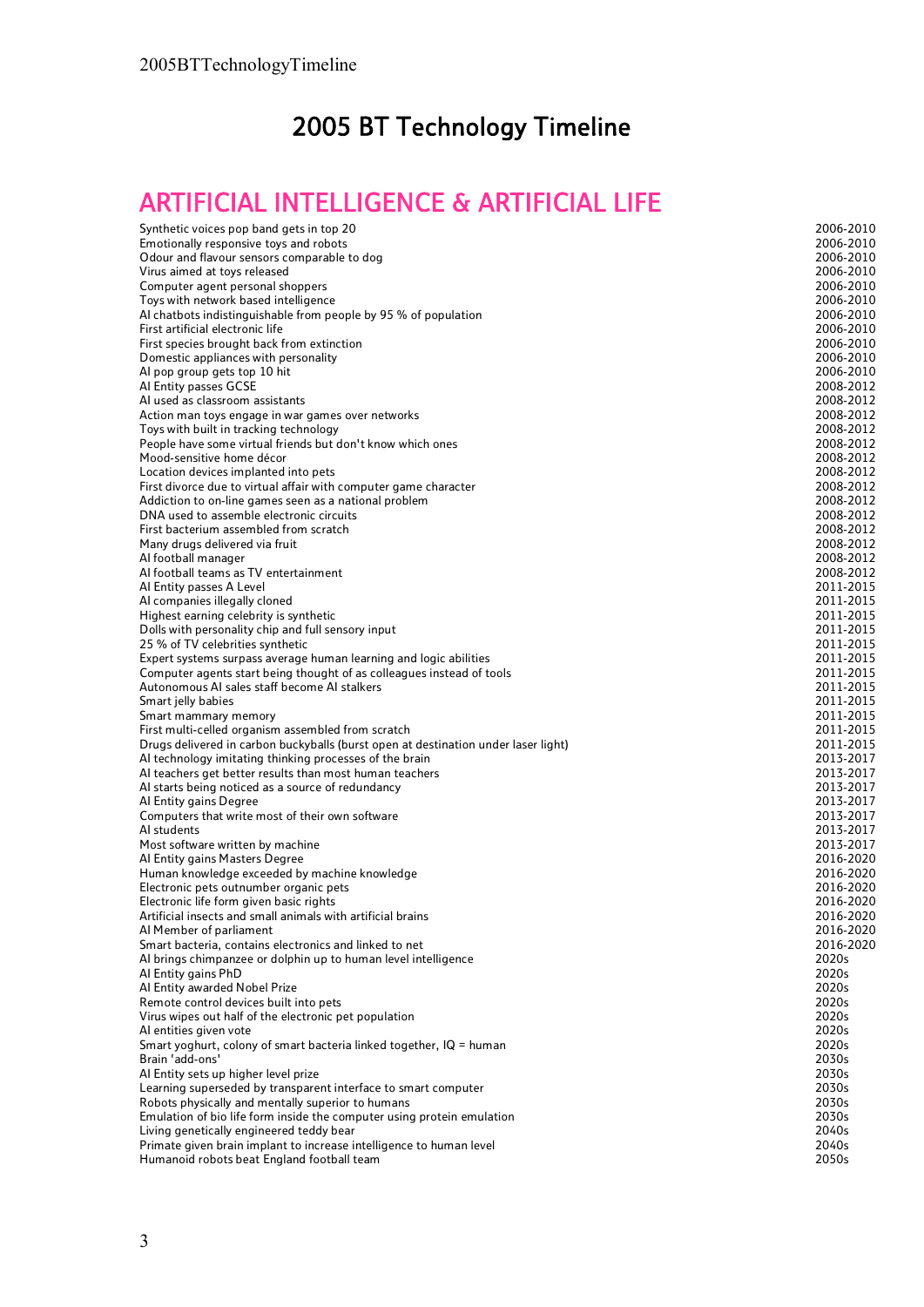## ECHNOLOGY, HEALTH & MEDICAL

| <b>BIOTECHNOLOGY, HEALTH &amp; MEDICAL</b>                                                                                          |                        |
|-------------------------------------------------------------------------------------------------------------------------------------|------------------------|
| Electronic prescriptions reduce fraud and improve speed                                                                             | 2006-2010              |
| Quiz shows screen for implant technologies                                                                                          | 2006-2010              |
| 24/7 blood chemistry monitoring                                                                                                     | 2006-2010              |
| Laser activated drug capsules<br>Ultrasound or radio activated capsules                                                             | 2006-2010<br>2006-2010 |
| Blood analysis chips                                                                                                                | 2006-2010              |
| Supermarkets used as major source of medical alerts                                                                                 | 2006-2010              |
| Remote control of insects by neural implants                                                                                        | 2006-2010              |
| Emotion detection used in businesses to select front line staff<br>e-Baybies electronic conception                                  | 2006-2010<br>2008-2012 |
| Instant electronic identification of pathogens                                                                                      | 2008-2012              |
| Expert systems used extensively in GP surgeries                                                                                     | 2008-2012              |
| Hospitals use virtual queuing systems                                                                                               | 2008-2012              |
| Neural networks used for patient appointment management<br>Multimedia patient records                                               | 2008-2012<br>2008-2012 |
| Lifestyle monitoring and insurance linked to medical records                                                                        | 2008-2012              |
| Online surgeries dominate first line medical care                                                                                   | 2008-2012              |
| Active skin                                                                                                                         | 2008-2012              |
| Video tattoos<br>Cyber-drugs (electronically activated drugs)                                                                       | 2008-2012<br>2008-2012 |
| Automated pain relief for soldiers                                                                                                  | 2008-2012              |
| Bacteria in toothpaste to attack plaque                                                                                             | 2008-2012              |
| e-baybies, binary conception                                                                                                        | 2008-2012              |
| Antibacterial coatings on domestic appliances, phones etc, especially in hospitals<br>Smells embedded in ordinary household objects | 2008-2012<br>2008-2012 |
| Flexible displays used for body monitoring and alerts                                                                               | 2008-2012              |
| Emotional jewellery                                                                                                                 | 2008-2012              |
| <b>Emotion alerts</b>                                                                                                               | 2008-2012              |
| Rich world badly infected by third world disease<br>Hand-held scanner to detect tumours using tissue resonance interferometer       | 2008-2012<br>2008-2012 |
| Broadcasters become major source of funding for medical research                                                                    | 2008-2012              |
| Smart pill bottles remotely monitor medication taking and use alarms                                                                | 2008-2012              |
| Drug shortages caused by internet diagnostics                                                                                       | 2008-2012              |
| MRSA detection chips on sale in high street<br>Diabetes cure via stem cell research                                                 | 2008-2012<br>2008-2012 |
| Hotels offer some hospital services                                                                                                 | 2008-2012              |
| Devices roaming within blood vessels under own power                                                                                | 2011-2015              |
| Operations videoed and stored as part of medical record                                                                             | 2011-2015              |
| Use of human's own tissues to grow replacement organs<br>Direct electronic pleasure production                                      | 2011-2015<br>2011-2015 |
| Orgasm by email                                                                                                                     | 2011-2015              |
| Artificial senses, sensors directly stimulating nerves                                                                              | 2011-2015              |
| Smart membranes for remote control of drug injection                                                                                | 2011-2015              |
| Context sensitive cyber-drugs<br>Electronic stimulation of brain sensations as recreational substitute for drugs                    | 2011-2015<br>2011-2015 |
| Some implants seen as status symbols                                                                                                | 2011-2015              |
| Custom (GM) foods for particular medical conditions will exist.                                                                     | 2011-2015              |
| Gene-gel stimulation of re-growth of natural teeth on demand                                                                        | 2011-2015              |
| Retina regeneration using foetal retinal cell injection<br>Tooth regeneration                                                       | 2011-2015<br>2011-2015 |
| Domestic bacterial detection devices                                                                                                | 2011-2015              |
| <b>Plastic bones</b>                                                                                                                | 2011-2015              |
| Emotion logging and recording                                                                                                       | 2011-2015              |
| Emotionally specific drugs<br>Micro-fluidic chips used for gene sequencing in every GP surgery                                      | 2011-2015<br>2011-2015 |
| Self certification for prescriptions using electronic diagnostics                                                                   | 2011-2015              |
| Visitor sanitising in hospitals                                                                                                     | 2011-2015              |
| Insects that can be controlled by artificial positioning systems                                                                    | 2011-2015              |
| Outpatients at home - remote tele-medical consultations<br>Genetic links of all 90% of diseases identified                          | 2011-2015<br>2013-2017 |
| Individual's genome part of their medical record                                                                                    | 2013-2017              |
| Synthetic organs by printing layers of cells                                                                                        | 2013-2017              |
| Synthetic viruses                                                                                                                   | 2013-2017              |
| Portable bactericidal devices<br>Bactericidal saws incorporated onto materials in hospitals                                         | 2013-2017<br>2013-2017 |
| Sensory augmentation using sensory implants, nanoparticles etc                                                                      | 2013-2017              |
| Use of stem cells in brain after strokes or accidents                                                                               | 2013-2017              |
| Gene therapy generates new hair cells in humans                                                                                     | 2013-2017              |
| Sensory implants allows direct sensing of cyberspace entities<br>Robotic cleaners in hospitals                                      | 2013-2017<br>2013-2017 |
| Biometrics and medical tests linked to benefits and disability allowance                                                            | 2013-2017              |
|                                                                                                                                     |                        |
|                                                                                                                                     |                        |
| 4                                                                                                                                   |                        |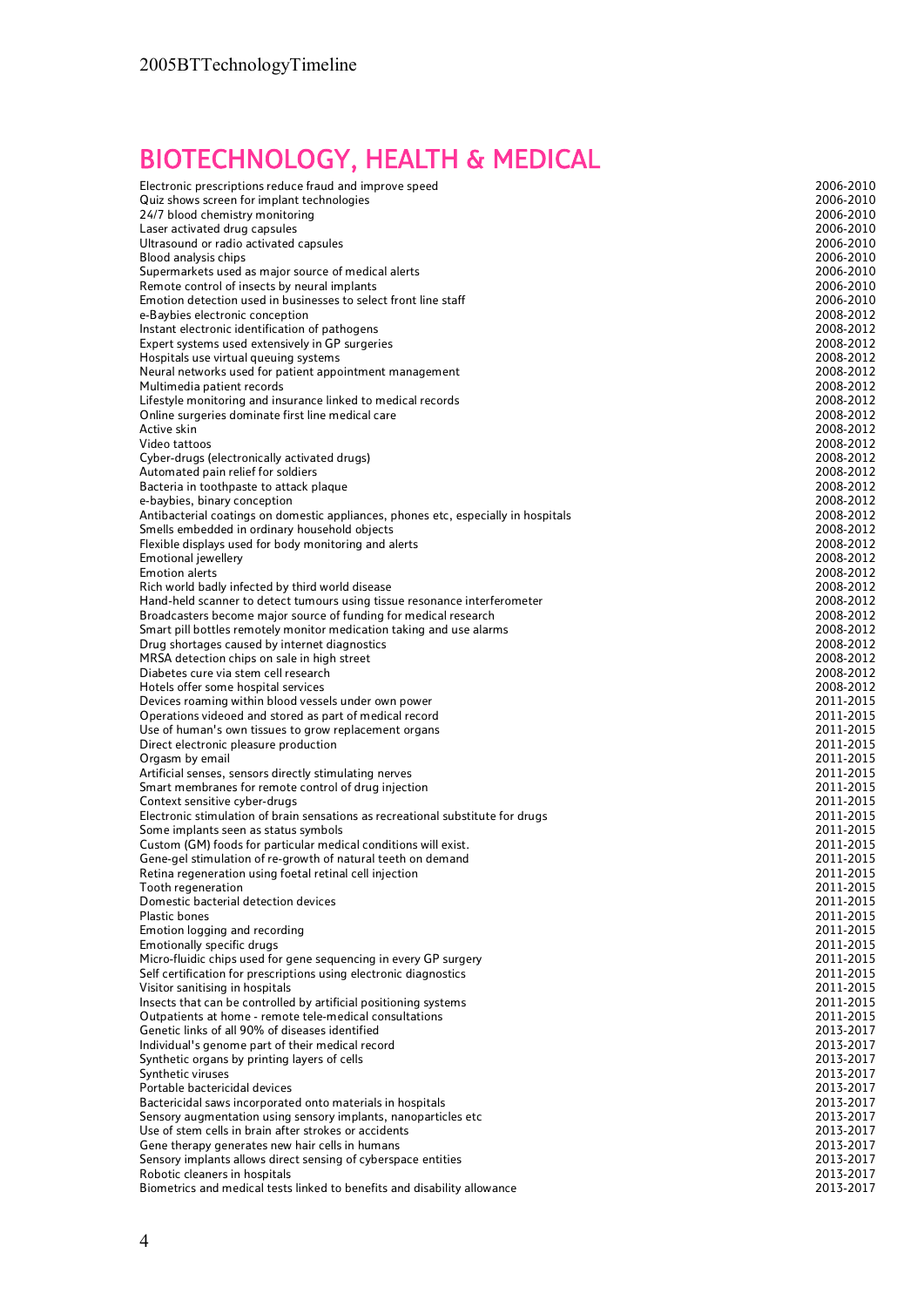#### BUSINESS & EDUCATION

| Nanotech based organism colonies                                               | 2016-2020 |
|--------------------------------------------------------------------------------|-----------|
| Synthetic bacteria                                                             | 2016-2020 |
| Artificial sensors used in cosmetic upgrade surgery                            | 2016-2020 |
| Smart makeup                                                                   | 2016-2020 |
| Listing of individual's DNA for \$1 (10M key base pairs)                       | 2016-2020 |
| Brief human suspended animation                                                | 2020s     |
| Electronic memory enhancement                                                  | 2020s     |
| Many new forms of plants and animals from genetic engineering                  | 2020s     |
| Nanobots in toothpaste attack plaque                                           | 2020s     |
| Fully functioning artificial eyes                                              | 2020s     |
| Electronic brain implants                                                      | 2020s     |
| Genetic, chemical and physiological bases of human behaviour understood        | 2020s     |
| Intelligence or memory enhancement by external means                           | 2020s     |
| <b>First Bionic Olympics</b>                                                   | 2020s     |
| e-baybies, genetic conception                                                  | 2020s     |
| DNA compression used to create optimal organisms                               | 2020s     |
| Virus crosses over from machine to human                                       | 2020s     |
| Synthetic immune system                                                        | 2020s     |
| Artificial peripheral nerves                                                   | 2030s     |
| e-baybies, digital emulation conception                                        | 2030s     |
| Sims game using real genetics                                                  | 2030s     |
| Artificial brain                                                               | 2040s     |
| Brain in jar                                                                   | 2040s     |
| <b>BUSINESS &amp; EDUCATION</b>                                                |           |
| Professional paid-for email                                                    | 2006-2010 |
| Lifestyle brands dominate                                                      | 2006-2010 |
| Network based learning causes polarisation in classes - streaming is essential | 2006-2010 |
| Global classes used for multicultural immersion                                | 2006-2010 |
| Instant voice mail                                                             | 2006-2010 |
| Nomadic information companies paying no corporation tax                        | 2006-2010 |
| Business offer individual deals to customers                                   | 2006-2010 |
| British retirement age rose to 70                                              | 2006-2010 |
| 25% of UK workforce teleworking at least 2 days a week                         | 2006-2010 |
| Human free companies                                                           | 2008-2012 |
| All government services delivered electronically                               | 2008-2012 |
| Universal monitoring of business transactions                                  | 2008-2012 |
| "Made in China" seen as a sign of status                                       | 2008-2012 |
| Most advertising is personalised to viewer                                     | 2008-2012 |
| e-money, e-vouchers, celebrity cash                                            | 2008-2012 |
| Smart stickers for the home                                                    | 2008-2012 |
| Biometrics compulsory for claimants                                            | 2008-2012 |
| Electronic communications compulsory for claimants                             | 2008-2012 |
| Email used to communicate with most social service claimants                   | 2008-2012 |
| Inter-business financial transactions all electronic                           | 2008-2012 |
| Virtual companies and virtual co-operatives dominate                           | 2008-2012 |
| Superstar teachers use telepresence to lecture to dispersed classes            | 2008-2012 |
| Personalised degrees quantised to individual lectures                          | 2008-2012 |
| Purely electronic companies exist - minimal human involvement                  | 2008-2012 |
| Augmented reality key part of high street                                      | 2008-2012 |
| Mass internet blockade of business, brand, country                             | 2008-2012 |
| Return to the high street as personal service matters again                    | 2011-2015 |
| Printers good enough to make reasonable quality forged banknotes               | 2011-2015 |
| Paper money replaced by smart media                                            | 2011-2015 |
| Spread of nomadic information companies leads to global taxation               | 2011-2015 |
| New tax forms, e.g. compulsory servants                                        | 2011-2015 |
| Academic learning is argued to be unnecessary in the age of smart machines     | 2013-2017 |
| Integrated taxation in all transactions                                        | 2013-2017 |
| Return to sender viruses, corporate counterattacks                             | 2013-2017 |
| Retirement age raised to 75                                                    | 2013-2017 |
| Major pensions crisis                                                          | 2016-2020 |
| More people using telework centres than home working                           | 2016-2020 |
| Telework centres double as community resources                                 | 2016-2020 |
| Police force privatised in many nations                                        | 2016-2020 |
| Less than 10% of UK workforce in manufacturing                                 | 2016-2020 |
| Autonomous production plants make everything, Asia unemployment increases      | 2016-2020 |
| Pension crisis, collapse of stock market due to share sales to pay pensions    | 2016-2020 |
| Retirement age linked to medical history                                       | 2016-2020 |
| Language teaching decline due to machine translation services                  | 2020s     |
| Learning superseded by transparent interface to smart computers                | 2030s     |
| 95% of people in advanced nation computer literate                             | 2030s     |
| 5                                                                              |           |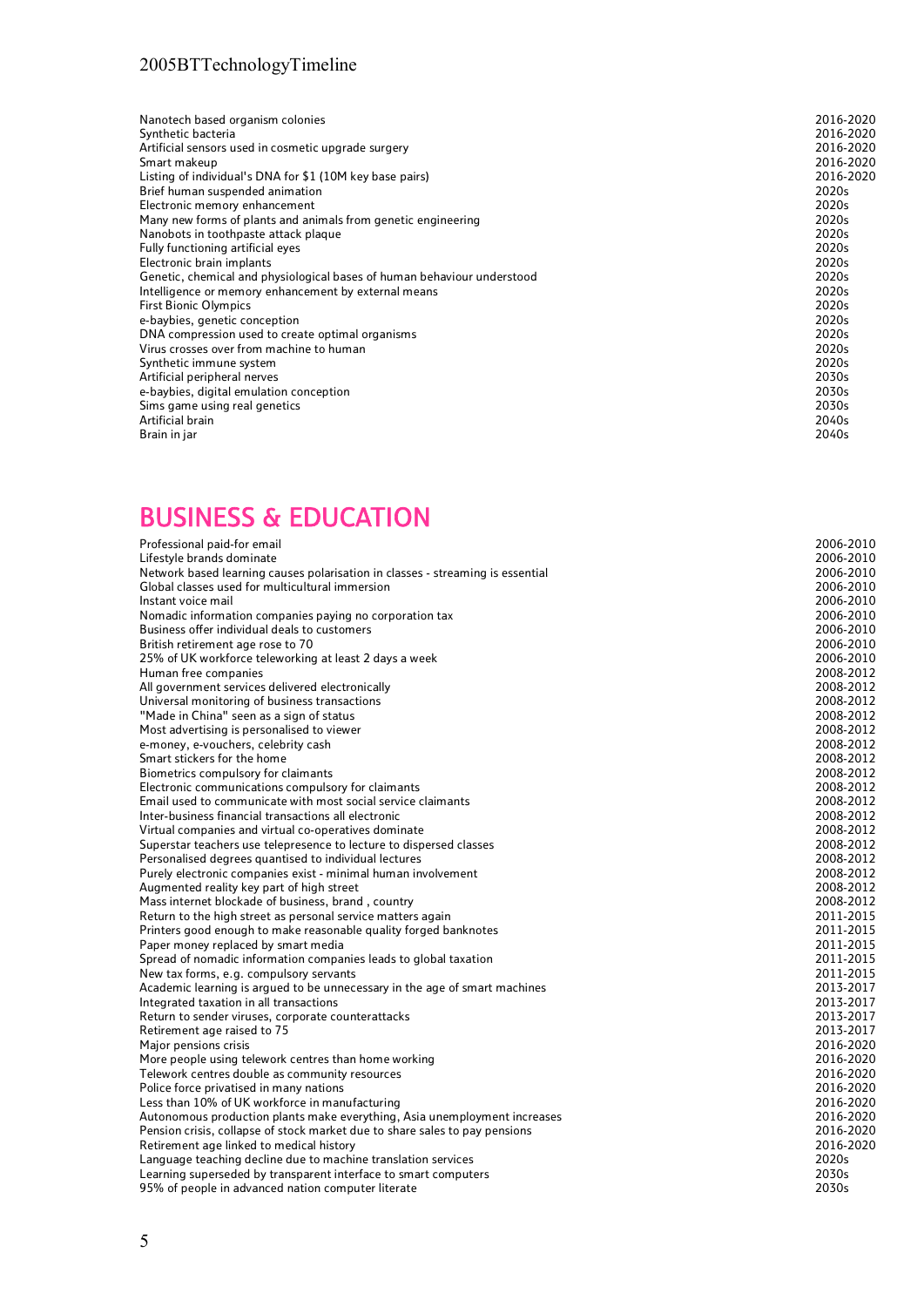# **DEMOGRAPHICS**

| Less than 20% of UK workforce in manufacturing                         | 2006-2010 |
|------------------------------------------------------------------------|-----------|
| World population reaches 7 billion                                     | 2008-2012 |
| India population hits 1.2 billion                                      | 2008-2012 |
| Population growth slows to 1% (1.3% today)                             | 2008-2012 |
| Asia-Pacific overtakes US in internet users                            | 2008-2012 |
| Worldwide deaths due to HIV/AIDS peak at 1.7 million                   | 2008-2012 |
| 60% of the world's population living in cities                         | 2011-2015 |
| China GDP overtakes EU GDP                                             | 2013-2017 |
| 400M people live in mega cities of over 10M inhabitants                | 2013-2017 |
| 50% of world population have internet access and processing capability | 2013-2017 |
| Androids form 10% of population                                        | 2016-2020 |
| 70 million over 65s in USA (20%) with 9 million over 85s               | 2020s     |
| 3Bn people water stressed (<1700 cu m per capita per year)             | 2020s     |
| First e-Baybies genetically assembled                                  | 2020s     |
| Chinese graduates exceed American and European graduates               | 2020s     |
| 3.5 Bn people water stressed (400M in 2001)                            | 2030s     |
| e-Babies form virtual population of 1 Bn                               | 2030s     |
| First e-Baybies electronically emulated                                | 2030s     |
| World population peaks at 10 billion                                   | 2040s     |
|                                                                        |           |

#### ENERGY

| Button sized gas turbine generators for portable device power          | 2006-2010 |
|------------------------------------------------------------------------|-----------|
| Return to nuclear power in UK (decision made)                          | 2006-2010 |
| Power save mode on appliances linked to grid demands                   | 2008-2012 |
| Power rationing enforced due to grid shortage                          | 2008-2012 |
| Home fuel cell based 7kW generator                                     | 2008-2012 |
| Solar chimney power station (1.5km tall)                               | 2008-2012 |
| Most portables powered by fuel cells                                   | 2008-2012 |
| Multi layer solar cells with efficiency over 50%                       | 2008-2012 |
| Solar reflector satellites bringing sunlight to major Northern cities  | 2008-2012 |
| Nuclear power plants supply 16% of energy in Russia and Eastern Europe | 2008-2012 |
| Worldwide energy consumption 50% greater than 1993                     | 2008-2012 |
| Renewable power in UK at 5 %                                           | 2008-2012 |
| Hydrogen production by bacteria                                        | 2008-2012 |
| Commercial magma power stations                                        | 2011-2015 |
| Hydrogen fuel available on UK forecourts                               | 2011-2015 |
| Active transmission/distribution grid - energy web                     | 2011-2015 |
| Widespread use of carbon fixing/burying                                | 2011-2015 |
| Extremely insulated buildings                                          | 2011-2015 |
| Catalytic water decomposition by sunlight                              | 2013-2017 |
| Seabed gas hydrate crystals used as fuel source                        | 2013-2017 |
| Worldwide oil consumption is 100M barrels of oil per day               | 2013-2017 |
| 10% of UK energy produced by renewables                                | 2013-2017 |
| Nuclear power in UK up to 25 %                                         | 2016-2020 |
| Oil consumption peaks                                                  | 2016-2020 |
| Systems based on biochemical storage of solar energy                   | 2020s     |
| Widespread use of micro CHP stations (in 50% of premises)              | 2020s     |
| Space solar power stations                                             | 2030s     |
| Wave energy providing up to 50% of UK requirements                     | 2040s     |
| Use of nuclear fusion as power source                                  | 2040s     |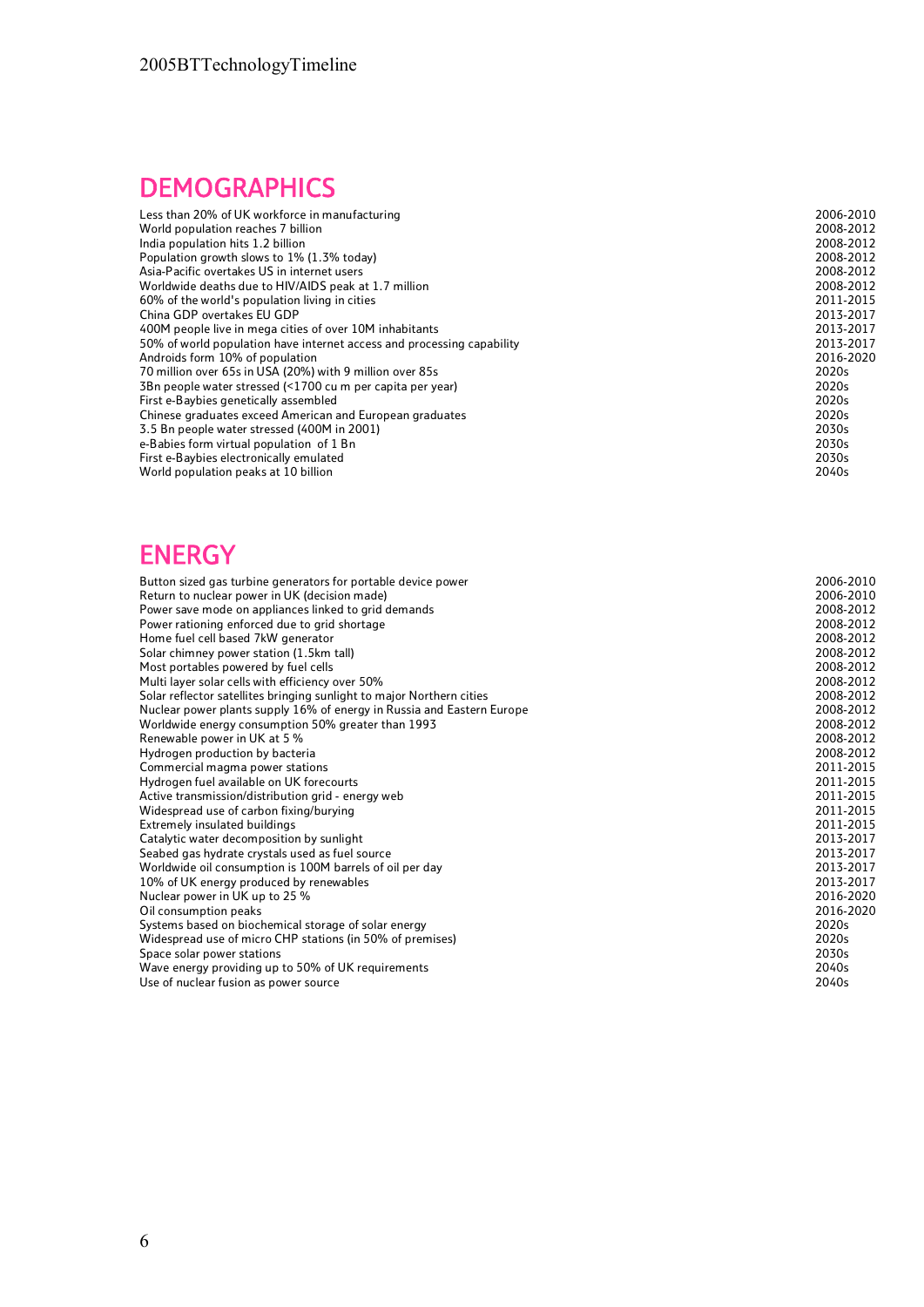# ENVIRONMENT & COUNTRYSIDE

| Complete list of 1.5 million known species available on web                 | 2006-2010 |
|-----------------------------------------------------------------------------|-----------|
| Virtual farming co-operatives                                               | 2006-2010 |
| GM crops infect neighbouring fields                                         | 2006-2010 |
| Between 15 and 95cm rise in sea level                                       | 2006-2010 |
| Extensive remote sensing use in environmental management                    | 2008-2012 |
| Effective prediction of most natural disasters                              | 2008-2012 |
| Out-sourced vegetable plots                                                 | 2008-2012 |
| Poor countries charge for bio-prospecting                                   | 2008-2012 |
| Genetic solutions in one area become environmental problems for other areas | 2008-2012 |
| Green groups endorse products                                               | 2008-2012 |
| Killer bug resistant to all known antibiotics                               | 2008-2012 |
| Nuclear power generally accepted by green groups                            | 2008-2012 |
| Growth of scientific environmentalism                                       | 2008-2012 |
| Landfills in London and surrounding region full                             | 2011-2015 |
| Insect-like robots used for crop pollination                                | 2011-2015 |
| Large areas of countryside used for biomass production                      | 2011-2015 |
| New environmental groups focused on visual environment protection           | 2011-2015 |
| Ecotourism one of biggest environmental problems                            | 2011-2015 |
| Green groups use defensive patenting of damaging technologies               | 2011-2015 |
| Waste sludge used to create energy using bacteria in fuel cells             | 2011-2015 |
| Increased use of GM crops on saline contaminated soils                      | 2013-2017 |
| 30% of world's arable land will be salty                                    | 2020s     |
| Widespread use of sensors in the countryside                                | 2020s     |
| 70% of landfills in USA full                                                | 2020s     |
| Carbon dioxide fixation technologies for environment protection             | 2030s     |
| Artificial precipitation induction & control                                | 2030s     |
| Global environmental management corporations                                | 2040s     |
| 50% of world's arable land will be salty                                    | 2050s     |
| Ozone hole disappears                                                       | 2050s     |

#### HOME AND OFFICE INFRASTRIUCTURE

| Video tiles<br>2006-2010<br>2006-2010<br>Emotional objects, switches etc around home<br>Most homes have wireless networks<br>2006-2010<br>2006-2010<br>Spoken caller number identity, with personal numbering<br>2006-2010<br><b>SMS</b> appliances<br>2006-2010<br>IM appliances<br>2008-2012<br>Electronic notebook with contrast as good as paper |
|------------------------------------------------------------------------------------------------------------------------------------------------------------------------------------------------------------------------------------------------------------------------------------------------------------------------------------------------------|
|                                                                                                                                                                                                                                                                                                                                                      |
|                                                                                                                                                                                                                                                                                                                                                      |
|                                                                                                                                                                                                                                                                                                                                                      |
|                                                                                                                                                                                                                                                                                                                                                      |
|                                                                                                                                                                                                                                                                                                                                                      |
|                                                                                                                                                                                                                                                                                                                                                      |
|                                                                                                                                                                                                                                                                                                                                                      |
| 2008-2012<br>Smart paint available (contains chips)                                                                                                                                                                                                                                                                                                  |
| 2008-2012<br>Digital bathroom mirror                                                                                                                                                                                                                                                                                                                 |
| 2008-2012<br>Magazine tablets                                                                                                                                                                                                                                                                                                                        |
| 2008-2012<br>Personalised response from household gadgets                                                                                                                                                                                                                                                                                            |
| 2008-2012<br>Mood sensitive light bulbs                                                                                                                                                                                                                                                                                                              |
| 2008-2012<br>Consumer electronics devices plug straight into home net                                                                                                                                                                                                                                                                                |
| 2008-2012<br>Smart responsive environments                                                                                                                                                                                                                                                                                                           |
| 2008-2012<br>Domestic positioning systems                                                                                                                                                                                                                                                                                                            |
| Most homes use web cams for communication<br>2008-2012                                                                                                                                                                                                                                                                                               |
| Virtual windows<br>2008-2012                                                                                                                                                                                                                                                                                                                         |
| Dual architecture<br>2008-2012                                                                                                                                                                                                                                                                                                                       |
| 2011-2015<br>Anti-noise technology built into homes                                                                                                                                                                                                                                                                                                  |
| 2011-2015<br>Active wallpaper responds to inhabitants' moods etc                                                                                                                                                                                                                                                                                     |
| 2011-2015<br>Chips in packaging control cooking                                                                                                                                                                                                                                                                                                      |
| 2011-2015<br>Neighbourhood video surveillance networks                                                                                                                                                                                                                                                                                               |
| 2011-2015<br>Washing machine aware of contents and selects cycle                                                                                                                                                                                                                                                                                     |
| 2011-2015<br>Augmented reality offices used in telework centres                                                                                                                                                                                                                                                                                      |
| 2011-2015<br>Palm-top printing puts buttons on skin                                                                                                                                                                                                                                                                                                  |
| 2011-2015<br>Glasses based displays dominate in the office                                                                                                                                                                                                                                                                                           |
| 2011-2015<br>Electronic response based on conversational inference                                                                                                                                                                                                                                                                                   |
| 2011-2015<br>Windows with coatings to re-direct sunlight                                                                                                                                                                                                                                                                                             |
| 2013-2017<br>Nanotechnology toys                                                                                                                                                                                                                                                                                                                     |
| 2013-2017<br>Traditional pubs using technology to enhance illusion of tradition                                                                                                                                                                                                                                                                      |
| 2016-2020<br>Kaleidoscopic flowers using electronic inks                                                                                                                                                                                                                                                                                             |
| 2020s<br>Patio display panels and slabs to simulate beach                                                                                                                                                                                                                                                                                            |
| 2020s<br>Anti noise technology in gardens                                                                                                                                                                                                                                                                                                            |
| 2020s<br>3D home printers                                                                                                                                                                                                                                                                                                                            |
| 2020s<br>Nanotechnology plants                                                                                                                                                                                                                                                                                                                       |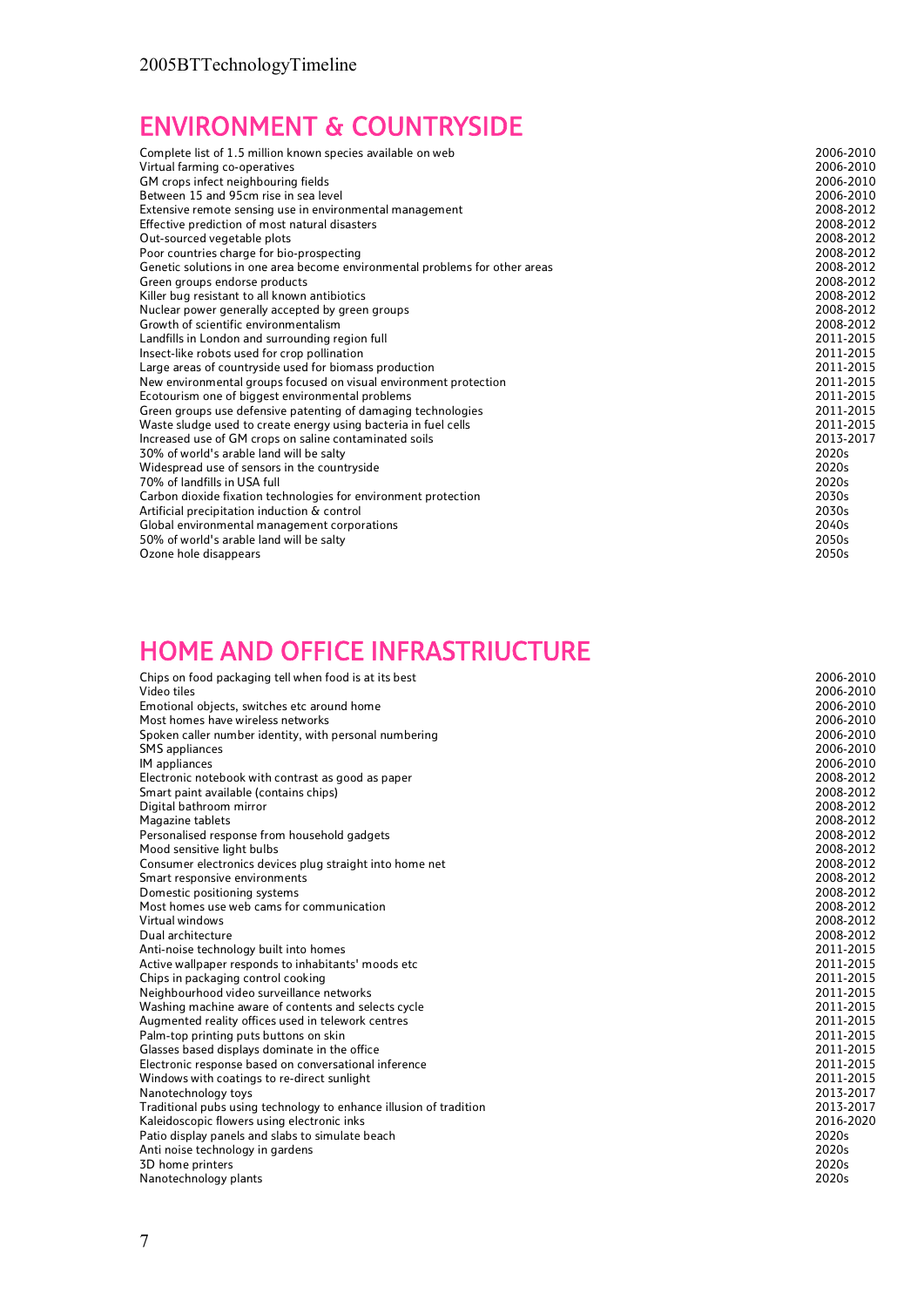## LIFE & LEISURE IN A CYBERSPACE WORLD

| Avatar cosmetic surgery                                                                                            | 2006-2010              |
|--------------------------------------------------------------------------------------------------------------------|------------------------|
| Theatres gain extra revenue by allowing internet attendance                                                        | 2006-2010              |
| Conferencing technology for remote socialising in public places                                                    | 2006-2010              |
| 1Bn internet users                                                                                                 | 2006-2010              |
| Automatic video capture of personal events                                                                         | 2006-2010              |
| 24/7 audio recording                                                                                               | 2006-2010              |
| Remind me devices                                                                                                  | 2006-2010              |
| Personal surveillance                                                                                              | 2006-2010              |
| Social log                                                                                                         | 2006-2010              |
| Deep indexing creates greater bonds between people (iPod play lists etc create insight into another's personality) | 2006-2010              |
| Electronically mediated tribes become major social structures                                                      | 2006-2010              |
| Virtual car races as spectator sports                                                                              | 2006-2010              |
| Personal remote web servers                                                                                        | 2006-2010              |
| Chips in footballs, players, etc to enhance data collection                                                        | 2006-2010              |
| Viewers able to pick any angle or player view                                                                      | 2006-2010              |
| Augmented reality at sports grounds to enhance spectator experience                                                | 2006-2010              |
| Major social problem caused by email and texting in secret relationships                                           | 2006-2010              |
| Mobile email reduces productivity due to lack of concentration on task-in-hand                                     | 2006-2010              |
| Tourist information beacons                                                                                        | 2008-2012              |
| Cyberspace make-up                                                                                                 | 2008-2012              |
| People have cyberspace wardrobe                                                                                    | 2008-2012              |
| Frequent use of multiple Net identities causes personality disorders                                               | 2008-2012              |
| Cheap miniature cameras cause social backlash                                                                      | 2008-2012              |
| Toy soldiers with video camera eyes enrich play                                                                    | 2008-2012              |
| People reduce tax liability by being partially paid in information products                                        | 2008-2012              |
| On line voting in UK                                                                                               | 2008-2012              |
| VR overlays on real world                                                                                          | 2008-2012              |
| Loneliness in aged population greatly reduced by network communities                                               | 2008-2012              |
| National UK decisions influenced by electronic referenda                                                           | 2008-2012              |
| Worldwide population of over 65s increases by 1 million monthly                                                    | 2008-2012<br>2008-2012 |
| Cyber community with 100 million people<br>1st Extreme Olympics                                                    | 2008-2012              |
| Personal black boxes record everyday life                                                                          | 2008-2012              |
| Mass customisation of toys                                                                                         | 2008-2012              |
| Ability to digitally replace or enhance people in your field of view                                               | 2008-2012              |
| Digital x-ray glasses                                                                                              | 2008-2012              |
| Xanadu, leisure city in cyberspace                                                                                 | 2008-2012              |
| Kitchen rage caused by electronic gadgets                                                                          | 2011-2015              |
| Electronic implant equivalent to Botox                                                                             | 2011-2015              |
| Living area use of virtual reality scenes                                                                          | 2011-2015              |
| Replacement of people leads to anti-technology subculture                                                          | 2011-2015              |
| Make-up by numbers                                                                                                 | 2011-2015              |
| Orgasmatron                                                                                                        | 2011-2015              |
| Most electronic toys hybrids with half on net                                                                      | 2011-2015              |
| Active skin makeup                                                                                                 | 2013-2017              |
| VR escapism is a major social problem                                                                              | 2013-2017              |
| Dual geo/cyber-nationality recognised internationally                                                              | 2013-2017              |
| Most towns echoed in cyberspace                                                                                    | 2013-2017              |
| Films where viewers can choose who acts in each role                                                               | 2016-2020              |
| Emotion transmission and conversion (feel love or anger)                                                           | 2020s                  |
| Digital image overlays enhance relationships                                                                       | 2020s                  |
| Global voting on some issues                                                                                       | 2020s                  |
| Network based telepathy                                                                                            | 2020s                  |
| <b>Creation of The Matrix</b>                                                                                      | 2030s                  |
| VR extensively used in retirement homes                                                                            | 2030s                  |
| Restricted capability home genetic engineering kits                                                                | 2030s                  |
| Experience recording                                                                                               | 2030s                  |
| Real' toy soldiers using nanotechnology                                                                            | 2030s                  |
| Running man' style TV programs using androids                                                                      | 2030s                  |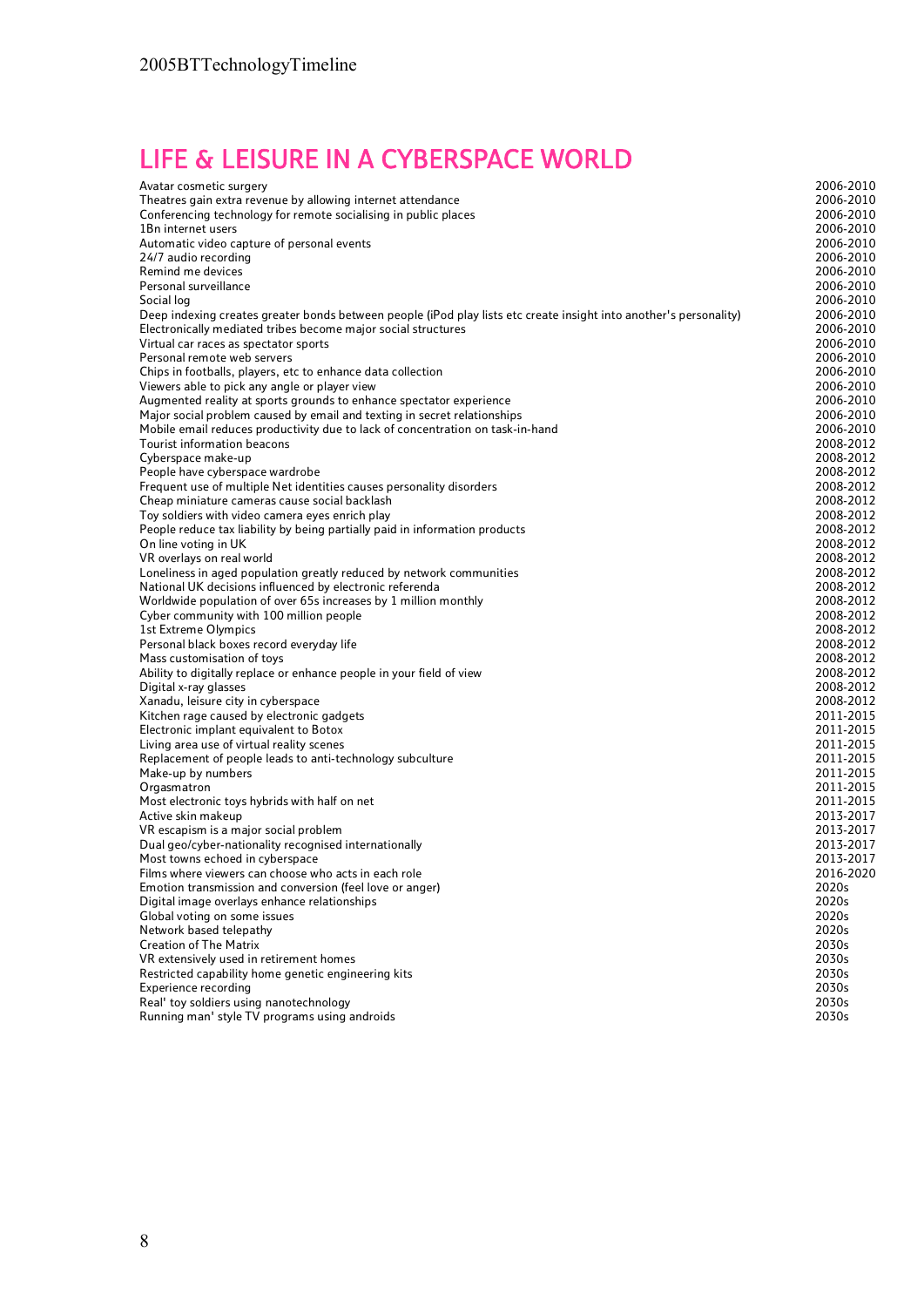## MACHINE INPUT/OUTPUT

| e-ink screen advertising billboards                                   | 2006-2010 |
|-----------------------------------------------------------------------|-----------|
| Personalised adverts on Radio                                         | 2006-2010 |
| Head up displays for DVD watching                                     | 2006-2010 |
| Smelly television using chips with small reservoirs of chemicals      | 2006-2010 |
| Simple voice command interface for home appliances                    | 2006-2010 |
| 3D 'Minority Report' style air display                                | 2006-2010 |
| Virtual mouse                                                         | 2006-2010 |
| 3d fingertip tracking                                                 | 2006-2010 |
| Self destructing DVDs used for video hiring                           | 2006-2010 |
| i-Pod style jog-wheel dialling for phones                             | 2006-2010 |
| Holographic animated or video advertisements (few second video clips) | 2008-2012 |
| Displays with image quality comparable to paper                       | 2008-2012 |
| Separate volume controls for different people in room                 | 2008-2012 |
| 3d air display                                                        | 2008-2012 |
| Projected augmented reality                                           | 2008-2012 |
| Personalised TV & radio                                               | 2008-2012 |
| Use of storage based nets                                             | 2008-2012 |
| 3d personal glasses displays                                          | 2008-2012 |
| Full voice interaction with PC                                        | 2008-2012 |
| Voice synthesis quality up to human standard                          | 2008-2012 |
| Data loss because of format changes becomes major business problem    | 2008-2012 |
| Self organising displays                                              | 2011-2015 |
| Active contact lens                                                   | 2011-2015 |
| Augmented reality standard in towns and cities                        | 2011-2015 |
| Dual architectures                                                    | 2011-2015 |
| Active skin touch sensitive display on forearm or for adornment       | 2011-2015 |
| Holographic displays for continuous video                             | 2013-2017 |
| Hamster ball with VR for pets                                         | 2013-2017 |
| Computer link to biological sensory organs                            | 2013-2017 |
| Holodecks using box room lined completely with polymer screens        | 2016-2020 |
| Thought recognition as everyday input means                           | 2016-2020 |
| Holographic TV                                                        | 2020s     |
| Full direct brain link                                                | 2020s     |
| Virtual display                                                       | 2030s     |

#### MATERIALS & ELECTRONIC DEVICES

| Spherical silicon integrated circuits                              | 2006-2010 |
|--------------------------------------------------------------------|-----------|
| Polymers with lower resistance than copper at room temperature     | 2006-2010 |
| Chips with 1 billion transistors                                   | 2006-2010 |
| Use of polymer gels for muscles                                    | 2006-2010 |
| Quantum effect interferometer for flux measurement                 | 2006-2010 |
| Use of carbon fullerenes for on chip interconnect                  | 2006-2010 |
| Chemical lab on a chip                                             | 2006-2010 |
| Self diagnosis using gene chips for domestic use                   | 2006-2010 |
| Liquid drop lenses for camera phones etc                           | 2006-2010 |
| Piezoelectric motors for moving lenses in phones                   | 2006-2010 |
| Terahertz scanners                                                 | 2006-2010 |
| Portable terahertz scanners                                        | 2006-2010 |
| Self organising adaptive integrated circuits                       | 2008-2012 |
| Use of polymer gels for bioreactors                                | 2008-2012 |
| Molecular sized switches                                           | 2008-2012 |
| Intelligent materials with in-built sensors, storage and effectors | 2008-2012 |
| Smart skin for intelligent clothing and direct human repair        | 2008-2012 |
| Self organisation used in most fields of electronics               | 2008-2012 |
| Use of bacteria to assemble small circuits                         | 2008-2012 |
| Crossbar based logic circuits                                      | 2008-2012 |
| Use of polymer gels for information processing                     | 2011-2015 |
| Chips with 10 billion transistors                                  | 2011-2015 |
| Materials exhibiting superconductivity at room temperature         | 2013-2017 |
| Manufacture of long diamond fibres                                 | 2013-2017 |
| Smart bacteria                                                     | 2016-2020 |
| Smart yoghurt                                                      | 2020s     |
|                                                                    |           |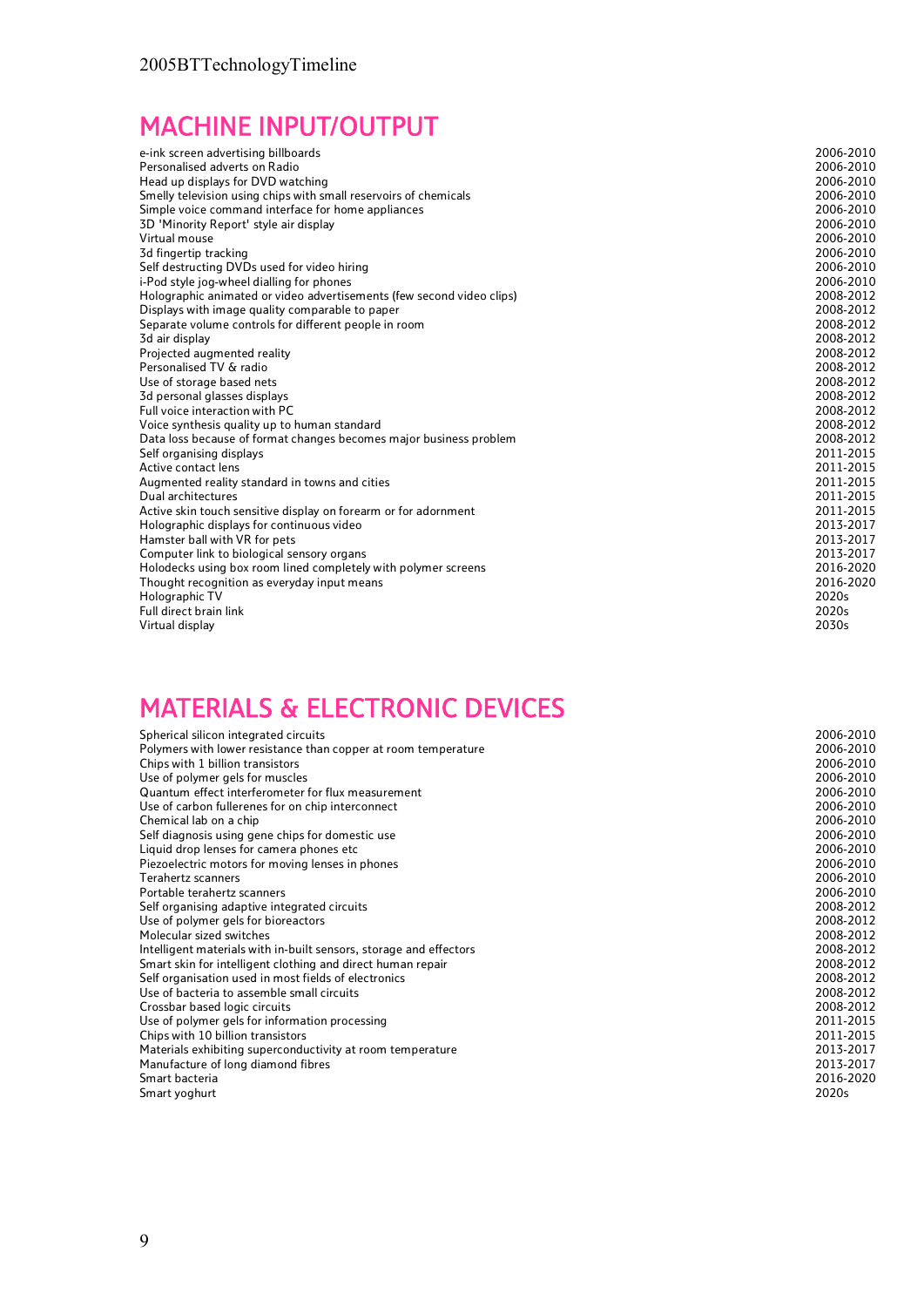# PROCESSING, MEMORY AND STORAGE

| Supercomputer as fast as human brain                                               | 2006-2010 |
|------------------------------------------------------------------------------------|-----------|
| Live CD-based OS distributed in newspaper                                          | 2006-2010 |
| Optical neuro-computers                                                            | 2008-2012 |
| Simple quantum computer, 4 Qubits                                                  | 2008-2012 |
| Computers used for creativity enhancement                                          | 2008-2012 |
| MP3 Net downloads dominate over CD distribution                                    | 2008-2012 |
| Personal memory sticks replace hard drives for everyday files (HD used as archive) | 2008-2012 |
| Most video players based on memory sticks                                          | 2008-2012 |
| Public storage provided by local government to support social use of IT            | 2008-2012 |
| 100GB memory sticks (typical 2005 HD capacity)                                     | 2008-2012 |
| Ultra-simple computing - just in time OS                                           | 2008-2012 |
| Chinux OS Chinese UNIX variant                                                     | 2008-2012 |
| OS distributed primarily on ROM                                                    | 2008-2012 |
| DNA storage device                                                                 | 2011-2015 |
| Supercomputers with speed exceeding 1 ExaFLOPS                                     | 2011-2015 |
| Use of analogue co-processors in PCs                                               | 2011-2015 |
| DNA computer                                                                       | 2011-2015 |
| Windows drops below 50% penetration worldwide                                      | 2011-2015 |
| Use of bacteria for processing and storage                                         | 2011-2015 |
| Desktop computer as fast as human brain                                            | 2013-2017 |
| Bacterial supercomputer                                                            | 2013-2017 |
| Circuits made with bacteria by own DNA, smart yoghurt                              | 2020s     |

#### **ROBOTICS**

| Totally automated factories                                          | 2006-2010 |
|----------------------------------------------------------------------|-----------|
| Global domestic robot numbers passes 4M                              | 2006-2010 |
| Global industrial robot numbers passes 1M                            | 2006-2010 |
| Fractal shape-changing robots                                        | 2008-2012 |
| Insect-like robots used in warfare                                   | 2008-2012 |
| Robotic dolls and pets account for 10 % of domestic telecomm traffic | 2008-2012 |
| Self monitoring infrastructures using smart materials and sensors.   | 2008-2012 |
| Micromechanical gnomes                                               | 2008-2012 |
| Robots for cleaning, washing fetch and carry in hospital             | 2008-2012 |
| Robot dance tutors                                                   | 2011-2015 |
| Nanowalkers, nanoworms, nanofish                                     | 2011-2015 |
| Mechanical intelligence using MEMS and NEMS                          | 2011-2015 |
| Android robots used for factory jobs                                 | 2011-2015 |
| Fleet of garden robots for plant and lawn care and tidying           | 2011-2015 |
| Robots for cleaning, washing fetch and carry, in office              | 2011-2015 |
| Robot pest killers                                                   | 2011-2015 |
| Housework robots - fetch, carry, clean & tidy, organise etc.         | 2013-2017 |
| Robots for quiding blind people                                      | 2013-2017 |
| Cybernetic use in sports                                             | 2013-2017 |
| Robots for cleaning, washing, fetch and carry, in home               | 2013-2017 |
| Self diagnostic self repairing robots                                | 2016-2020 |
| Actuators resembling human muscles                                   | 2016-2020 |
| Insect sized robots banned in gardens due to effects on wildlife     | 2020s     |
| Robotic delivery for internal mail                                   | 2020s     |
| Robotic exercise companion                                           | 2020s     |
| More robots than people in developed countries                       | 2020s     |
| Android gladiators                                                   | 2020s     |
| GM and robotics converge, GM used to make organic robots             | 2020s     |
| Micro-Mechano fractal construction kit                               | 2030s     |
| i-Robot style robots with polymer muscles and strong AI              | 2040s     |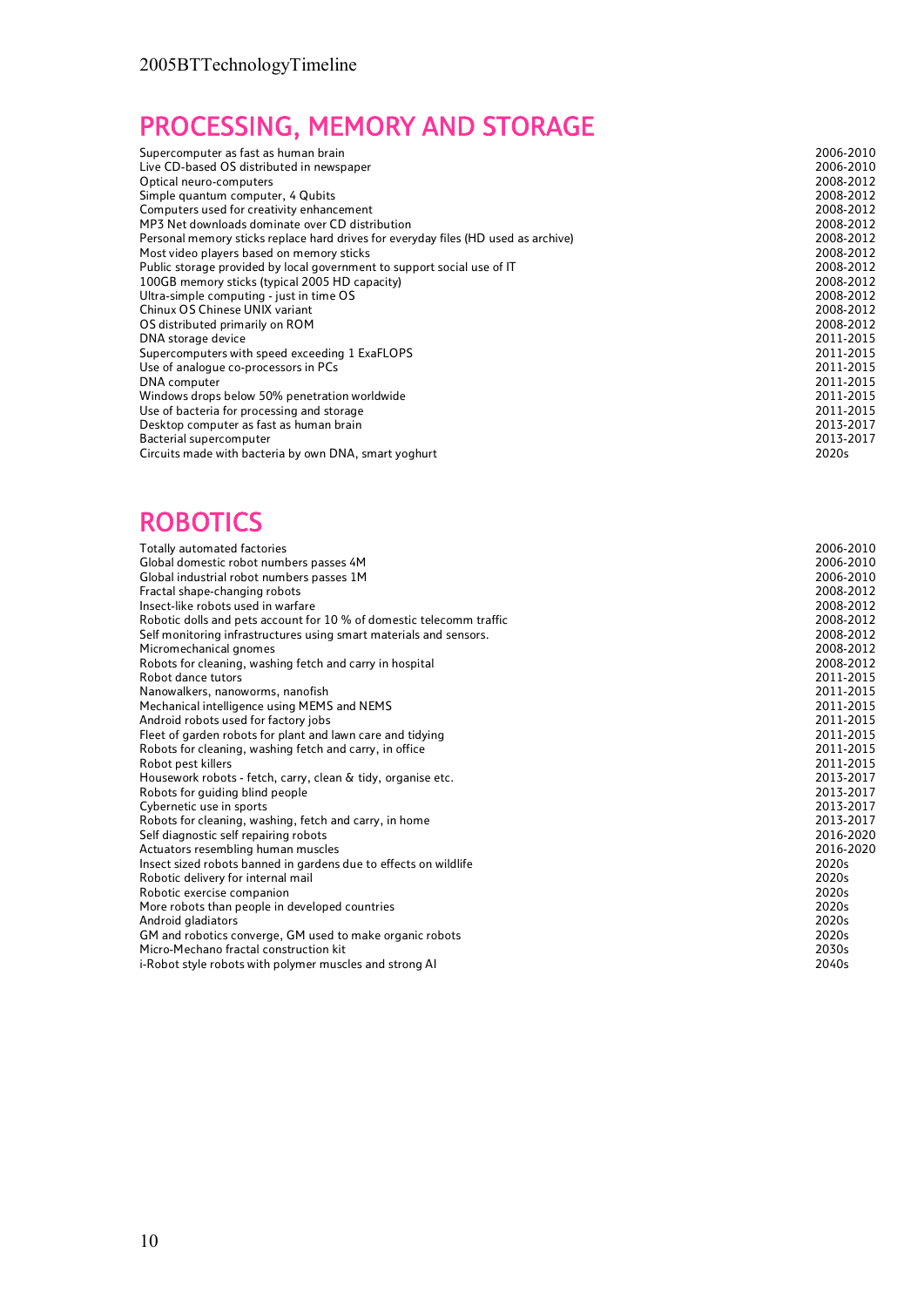# SECURITY, MILITARY, LAW

#### Edited

| Mass internet rallies                                                                                                                                 | 2006-2010              |
|-------------------------------------------------------------------------------------------------------------------------------------------------------|------------------------|
| Bacteria used in detection of explosives                                                                                                              | 2006-2010              |
| Blogs in military use as dominant intelligence technique                                                                                              | 2006-2010              |
| Major terrorist attack on company or country via internet<br>Soldiers' weapons fired remotely                                                         | 2006-2010<br>2006-2010 |
| Software companies sued for misuse of remotely controlled weapon                                                                                      | 2006-2010              |
| War fought over water supply                                                                                                                          | 2006-2010              |
| Logic checkers highlighting contradictory evidence                                                                                                    | 2006-2010              |
| SMS spam problem undermines mobile content market                                                                                                     | 2006-2010              |
| <b>Biometric home access</b>                                                                                                                          | 2006-2010              |
| Expenditure on security exceeds expected cost of attacks prevented                                                                                    | 2006-2010              |
| Autonomous weapons authorised to fire at own discretion<br>War where own side kills more of its own than the enemy                                    | 2008-2012<br>2008-2012 |
| War for water                                                                                                                                         | 2008-2012              |
| Context sensitive bombs (waits for senior politicians)                                                                                                | 2008-2012              |
| Weapons use biometric authentication of user                                                                                                          | 2008-2012              |
| Bacteria used to break down explosives in mine fields                                                                                                 | 2008-2012              |
| Terrorist are source of most on-line scams                                                                                                            | 2008-2012              |
| Communication networks severely disrupted by hackers                                                                                                  | 2008-2012              |
| Balloons used in terrorist attacks                                                                                                                    | 2008-2012              |
| Radio controlled vehicle attacks on shipping, smart mines<br>Cracking of public key cryptography within a few seconds using networked zombie machines | 2008-2012<br>2008-2012 |
| Data mining use in trials                                                                                                                             | 2008-2012              |
| Remote override capability on planes                                                                                                                  | 2008-2012              |
| Household access by facial recognition                                                                                                                | 2008-2012              |
| Jargon translators                                                                                                                                    | 2008-2012              |
| Computer advice to jurors on probability issues                                                                                                       | 2008-2012              |
| Criminal tagging augmented with video and audio sensors                                                                                               | 2008-2012              |
| Extensive use of electronics to monitor police behaviour                                                                                              | 2008-2012              |
| Automated stenographers<br>Jigsaw viruses                                                                                                             | 2008-2012<br>2008-2012 |
| Spam email volume forces charge based solutions                                                                                                       | 2008-2012              |
| Phishing destroys confidence in on-line banking, most on-line banks closed                                                                            | 2008-2012              |
| Terahertz video cameras become social nuisance due to privacy invasion                                                                                | 2008-2012              |
| Expert system based home law advisors                                                                                                                 | 2008-2012              |
| Robot casualties reported routinely                                                                                                                   | 2011-2015              |
| Corporate cyberwars                                                                                                                                   | 2011-2015              |
| Major utility brought down by hackers                                                                                                                 | 2011-2015<br>2011-2015 |
| Universal ID cards in UK<br>Most weapons attack systems rather than injure people                                                                     | 2011-2015              |
| Civil liberties revolt                                                                                                                                | 2011-2015              |
| Anti-tech backlash                                                                                                                                    | 2011-2015              |
| 2nd internet with guaranteed security for email, with no spam                                                                                         | 2011-2015              |
| World War 2 thought of as a film rather than a real event by 30% of Americans                                                                         | 2013-2017              |
| War with zero own side human casualties                                                                                                               | 2013-2017              |
| Scalable AI as major military threat                                                                                                                  | 2013-2017              |
| Positive clean ID required for access to many places<br>Terrorist use of GM to pollute crops and damage economy                                       | 2013-2017<br>2013-2017 |
| Most fighters and bombers flown remotely                                                                                                              | 2013-2017              |
| Plastic stealth tank                                                                                                                                  | 2013-2017              |
| Use of network resonance as security threat                                                                                                           | 2013-2017              |
| Ambient intelligence detection of minor crimes & anti social behaviour                                                                                | 2013-2017              |
| Identity theft forces all transactions to use biometrics                                                                                              | 2013-2017              |
| Domestic augmented reality used to give virtual makeovers                                                                                             | 2013-2017              |
| Biometric ID required for every phone call                                                                                                            | 2013-2017              |
| Use of mutant insects for attack purposes<br>War caused by global warming forcing mass migration from coastal areas                                   | 2013-2017<br>2016-2020 |
| War fought entirely between robot armies                                                                                                              | 2016-2020              |
| ID cards replaced by biometric scanning                                                                                                               | 2016-2020              |
| Emotion control chips used to control criminals                                                                                                       | 2016-2020              |
| Open city prisons for criminals and antisocial people                                                                                                 | 2016-2020              |
| First war without any casualties from friendly fire                                                                                                   | 2020s                  |
| Robots outnumber soldiers on battlefield                                                                                                              | 2020s                  |
| Smart bacteria used in warfare to alter behaviour of enemy                                                                                            | 2020s                  |
| Smart bacteria as military threat to mankind                                                                                                          | 2020s<br>2020s         |
| Attacks based on facilitating natural disasters<br>Smart bacteria weapons                                                                             | 2020s                  |
| Gated cities for civilised people                                                                                                                     | 2020s                  |
| Use of solar wind deflectors to set fire to cities                                                                                                    | 2030s                  |
| Nanotech based virus communicable between machines and people, sent over net                                                                          | 2030s                  |
| Asteroid diversion used as weapon                                                                                                                     | 2040s                  |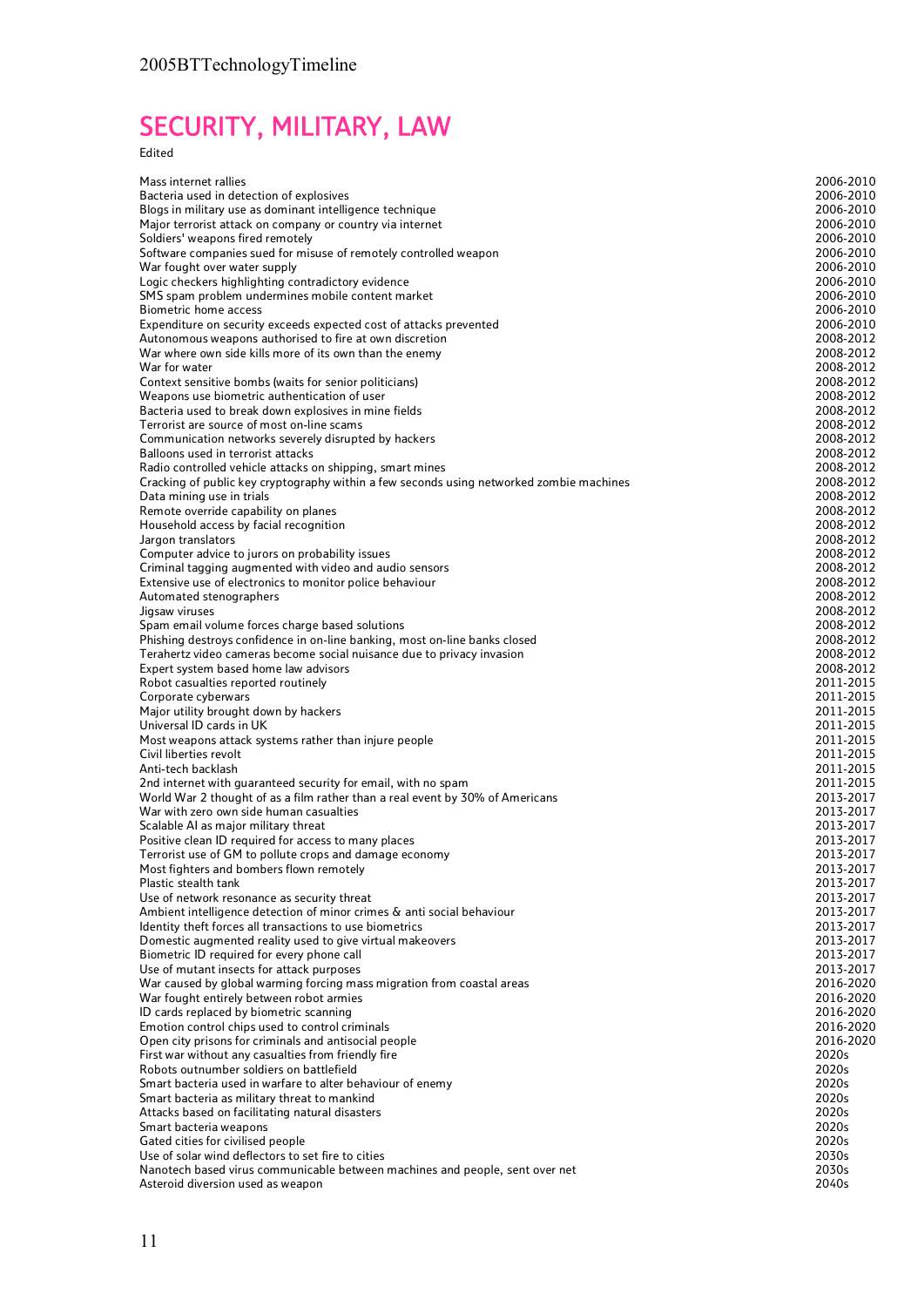# SHOPPING & MONEY

| Local warehousing for local distribution systems                                                    | 2006-2010 |
|-----------------------------------------------------------------------------------------------------|-----------|
| Personal shopping tablets                                                                           | 2006-2010 |
| Movies no longer sold in VHS format                                                                 | 2006-2010 |
| Local e-bay augments car boot sales                                                                 | 2006-2010 |
| Shops start being paid by manufacturers as try-on outlets                                           | 2008-2012 |
| Paypal migrates onto high street                                                                    | 2008-2012 |
| In-store positioning systems enable personalised quides                                             | 2008-2012 |
| 25% of UK shopping is network based                                                                 | 2008-2012 |
| Immersive VR shopping booths                                                                        | 2008-2012 |
| Most books sold on-line                                                                             | 2008-2012 |
| Internal positioning systems in stores                                                              | 2008-2012 |
| In-store positioning systems with 1cm precision                                                     | 2008-2012 |
| Paper and coins largely replaced by electronic cash                                                 | 2011-2015 |
| Most tickets electronic                                                                             | 2011-2015 |
| Personal taxation at point of sale                                                                  | 2011-2015 |
| Automatic dialling from smart business cards                                                        | 2011-2015 |
| RFID replaces most barcodes                                                                         | 2011-2015 |
| Most music sold online                                                                              | 2011-2015 |
| Augmented reality overlays used in stores                                                           | 2011-2015 |
| Reverse auctions in personal shopping devices (nearby stores bid to provide items on shopping list) | 2013-2017 |

#### SPACE

| Private space mission to examine asteroid with a view to space mining | 2011-2015 |
|-----------------------------------------------------------------------|-----------|
| Prize claimed for 1st private orbital trip                            | 2011-2015 |
| Hotel in orbit                                                        | 2013-2017 |
| Scramiets used to launch low-orbit space-planes                       | 2013-2017 |
| Helium 3 mining on moon                                               | 2016-2020 |
| Orbital space junk cleared up by sweeper craft                        | 2016-2020 |
| First manned mission to Mars                                          | 2020s     |
| Production, storage and use of antimatter                             | 2020s     |
| Space factories for commercial production                             | 2020s     |
| Airships used to carry payloads most of the way to orbit              | 2020s     |
| Regular manned missions to Mars                                       | 2030s     |
| Use of human hibernation in space travel                              | 2030s     |
| Space elevator based on carbon nanotube cable                         | 2030s     |
| Start of construction of manned Mars laboratory                       | 2040s     |
| Moon base the size of small village                                   | 2040s     |
| Asteroid mining                                                       | 2040s     |
| Mining of water on Mars                                               | 2040s     |
| Self sustaining mars colony                                           | 2040s     |

#### **TELECOMMUNICATIONS**

| 90% of calls tetherless                                                 | 2006-2010 |
|-------------------------------------------------------------------------|-----------|
| Internet achieves 75% penetration in UK                                 | 2006-2010 |
| Star trek style commbadge                                               | 2006-2010 |
| Fixed mobile convergence                                                | 2006-2010 |
| Wireless LANs become preferred access mechanism for mobile internet use | 2006-2010 |
| Wireless LANs in most shopping Malls                                    | 2006-2010 |
| Vibration used as part of calls on cellphones to convey emotion         | 2006-2010 |
| 21CN completed                                                          | 2006-2010 |
| Last ever PSTN call                                                     | 2006-2010 |
| 100Mbit/s wireless speed in office/home                                 | 2006-2010 |
| Mobile phones pass standalone music players in market share             | 2006-2010 |
| Push-to-talk style video clips                                          | 2006-2010 |
| Caller can send own ring tone                                           | 2006-2010 |
| Calls can be addressed by email address                                 | 2006-2010 |
| Storage based networks                                                  | 2008-2012 |
| Use of microwave photonics in local access                              | 2008-2012 |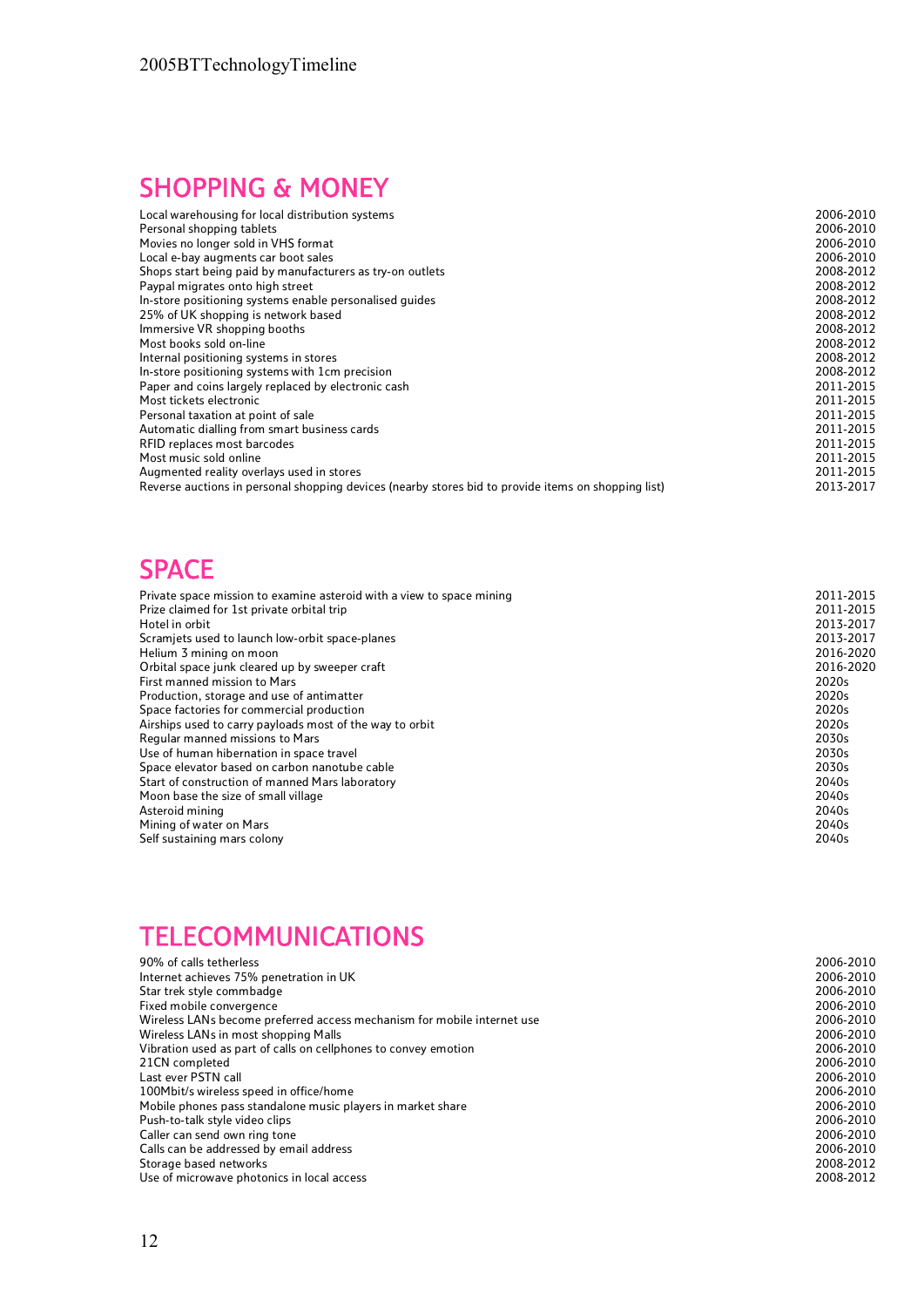| Video download over network at 10 x normal speed          | 2008-2012 |
|-----------------------------------------------------------|-----------|
| 60% of internet accesses from mobile devices              | 2008-2012 |
| Use of WDM in local access                                | 2008-2012 |
| Simultaneous data delivery in the City                    | 2008-2012 |
| Software radio available in portables                     | 2008-2012 |
| Openzone access covers whole city                         | 2008-2012 |
| Single address for emails, phone calls etc                | 2008-2012 |
| HDTV over broadband                                       | 2008-2012 |
| Most BBC Content available on-line                        | 2008-2012 |
| Video sleepover terminals                                 | 2008-2012 |
| Large screen video links reduce loneliness for old people | 2008-2012 |
| Domestic demand reaches 50Mbit/s per home                 | 2011-2015 |
| Gigabit wireless in home                                  | 2011-2015 |
| All voice calls free                                      | 2011-2015 |

#### TRANSPORT & TRAVEL

| Blimp cargo lifters, carrying 160 tonnes, 6000 miles at 60mph                        | 2006-2010 |
|--------------------------------------------------------------------------------------|-----------|
| Assisted lane keeping systems in trucks and buses                                    | 2006-2010 |
| Most new cars fitted with positioning systems as standard                            | 2006-2010 |
| Pollution monitor chips built into cars                                              | 2006-2010 |
| Smart tickets for navigation through airports                                        | 2008-2012 |
| Cars with automatic steering                                                         | 2008-2012 |
| Scramjet' engine powered planes flying at Mach 10                                    | 2008-2012 |
| Urban car co-pilot                                                                   | 2008-2012 |
| All new cars fitted with basic cellular communication with automated distress system | 2008-2012 |
| Tourism in some areas limited to net access                                          | 2008-2012 |
| High Speed Civil Transport supersonic jet, 300 passengers, 1500mph                   | 2011-2015 |
| GPS and engine management systems linked to limit speed automatically                | 2011-2015 |
| Road trains using ad-hoc networking                                                  | 2011-2015 |
| Bus routes based on star and ring architectures                                      | 2011-2015 |
| Need to book time slots to use some key roads                                        | 2011-2015 |
| Cars with dual wheels that can run on road or rail                                   | 2011-2015 |
| Urban tracks for electronically driven cars                                          | 2011-2015 |
| Black boxes in all new cars                                                          | 2011-2015 |
| Dynamic road tolling                                                                 | 2011-2015 |
| Automatic driving makes car pooling feasible                                         | 2013-2017 |
| Driverless truck convoys using electronic tow-bar                                    | 2013-2017 |
| Fully auto-piloted cars                                                              | 2016-2020 |
|                                                                                      |           |

# WEARABLE TECHNOLOGY

| Flexible screens                                                           | 2006-2010 |
|----------------------------------------------------------------------------|-----------|
| Video tattoos (thin polymer membrane displays)                             | 2006-2010 |
| Wrist based video displays                                                 | 2006-2010 |
| Teletubby T-shirts                                                         | 2006-2010 |
| TV jewellery                                                               | 2006-2010 |
| Light emitting fabrics used in clothes                                     | 2006-2010 |
| Smell emitting clothing, uses context                                      | 2006-2010 |
| Personal wireless website broadcast                                        | 2006-2010 |
| Blogs go wearable                                                          | 2006-2010 |
| Virtual retinal displays                                                   | 2008-2012 |
| TV quality video screens built into clothes                                | 2008-2012 |
| <b>Emotion badges</b>                                                      | 2008-2012 |
| Jewellery that changes shape, colour and texture                           | 2008-2012 |
| Portable translation device for simple conversation                        | 2008-2012 |
| Kaleidoscopic clothes using materials with embedded pigment micro-capsules | 2008-2012 |
| Micro-actuators built into clothes for sensory feedback                    | 2008-2012 |
| Video makeup (virtual world)                                               | 2008-2012 |
| Shape changing fabrics                                                     | 2008-2012 |
| Shape memory fabrics                                                       | 2008-2012 |
| Digital bubble                                                             | 2008-2012 |
| Cyber clothes                                                              | 2008-2012 |
| Terahertz jammers in clothes as personal modesty shield                    | 2008-2012 |
| Dual appearance                                                            | 2008-2012 |
| Laws restrict what can be shown on video clothing                          | 2008-2012 |
| Terahertz jammer banned at airports                                        | 2008-2012 |
|                                                                            |           |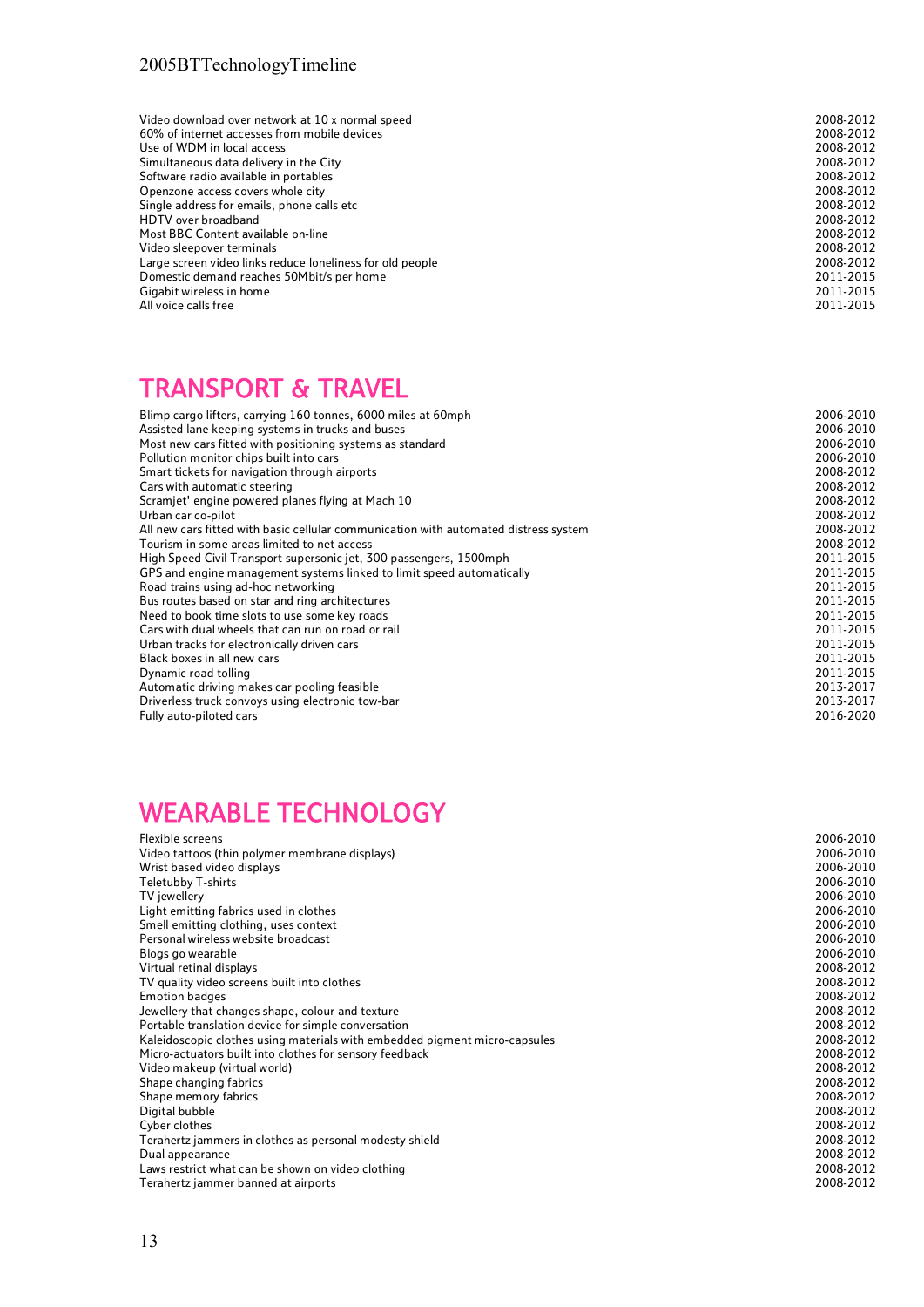# ADDENDUM: WILD CARDS (THAT COULD HAPPEN ALMOST ANYTIME)

| Based on an original idea by John Petersen, The Arlington Institute)       | Earliest |
|----------------------------------------------------------------------------|----------|
| megavolcano erupts                                                         | 2005     |
| Cumbre Vieha collapses, megatsunami wipes out dozens of cities             | 2005     |
| Asteroid or comet hits earth                                               | 2005     |
| Massive solar flare wipes out life on earth                                | 2005     |
| Natural evolution of superbug                                              | 2005     |
| Extraordinary US West Coast Natural Disaster                               | 2005     |
| First Unambiguous Contact with Extraterrestrial Life -- The Arrival of ETs | 2005     |
| Ice caps melt, Oceans rise one hundred feet                                | 2005     |
| <b>Mass Migrations</b>                                                     | 2005     |
| Another Chernobyl                                                          | 2005     |
| Collapse of the United Nations                                             | 2005     |
| Global nuclear war                                                         | 2005     |
| Environmental pressure causes evolution of superbug                        | 2005     |
| Aids or similarly deadly disease mutates and becomes transmittable by air  | 2005     |
| Bugs resistant to all known antibiotics                                    | 2005     |
| Rules Change: Economic and/or Environmental "War Criminals" Are Prosecuted | 2005     |
| Terrorists Go Biological                                                   | 2005     |
| US Economy Fails or collapse of the dollar                                 | 2005     |
| Civil nuclear war                                                          | 2005     |
| Global economic collapse causes mass starvation and conflict               | 2005     |
| Global civil war                                                           | 2005     |
| Space exploration creates superbug                                         | 2005     |
| Civil war between Soviet States Goes Nuclear                               | 2005     |
| <b>Collapse of World's Fisheries</b>                                       | 2005     |
| Computer/Chip/Operating System Maker Blackmails Country or World           | 2005     |
| End of Intergenerational Solidarity                                        | 2005     |
| Gulf or Jet Stream Shifts Location Permanently                             | 2005     |
| International Financial Collapse                                           | 2005     |
| Large-scale lengthy disruption of national electrical supply               | 2005     |
| Major Break in Alaskan pipeline - Significant ecological damage            | 2005     |
| Major Chaos in Africa                                                      | 2005     |
| Nuclear Terrorist Attack on United States or Europe                        | 2005     |
| Rise of an American Dictator                                               | 2005     |
| Social breakdown in US or Europe                                           | 2005     |
| Stock market crash                                                         | 2005     |
| Human Cloning Perfected, Human Genetic Engineering Arrives                 | 2005     |
| Accidental creation of lethal organism during research                     | 2005     |
| Anti-tech backlash destroys systems chaos and starvation                   | 2005     |
| Deliberate biotech self-destruct by malicious biotech researcher           | 2005     |
| Major genetic engineering accident                                         | 2005     |
| Terrorism rises beyond capability of government systems                    | 2005     |
| Transgenic accident                                                        | 2005     |
| <b>Encryption Invalidated</b>                                              | 2005     |
| Hackers Blackmail Federal Reserve                                          | 2005     |
| China launches cyberwar against Taiwan                                     | 2005     |
| Virus outbreak kills 100 million people worldwide                          | 2005     |
| Internet collapse due to security concerns undermining trust               | 2005     |
| Strike on urban area by 500m asteroid (below current detection threshold)  | 2005     |
| Biotech terrorist attack goes wrong                                        | 2010     |
| Evolved crime destroys human systems                                       | 2010     |
| Global civil war between cybernations                                      | 2010     |
| Hackers wipe out networks, causing chaos and mass starvation               | 2010     |
| The hostile arrival of ETs detecting our transmissions                     | 2010     |
| Viruses become immune to all known treatments                              | 2010     |
| End of the Nation State                                                    | 2010     |
| <b>Foetal Sex Selection Becomes the Norm</b>                               | 2010     |